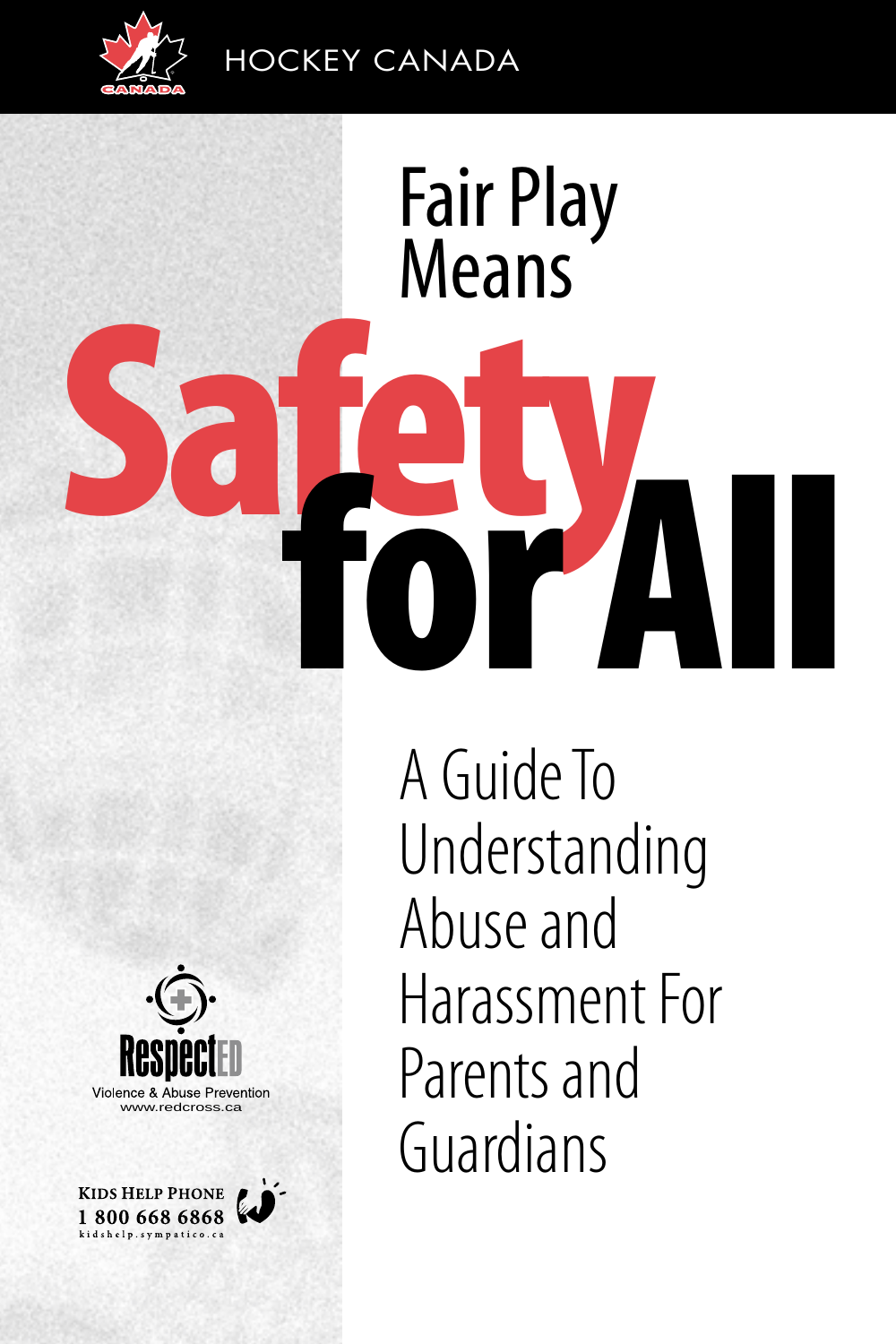# **HOCKEY CANADA & BRANCH ADDRESSES**



### **B.C.A.H.A.**

6671 Oldfield Rd. Saanichton, B.C. V8M 2A1 Tel (250) 652-2978 Fax (250) 652-4536 info@bcaha.org



### **Hockey Alberta**

Suite 1, 7875 48th Ave. Red Deer, Alberta T4P 2K1 Tel (403) 342-6777 Fax (403) 346-4277 brobbins@hockey-alberta.ca



### **SHA**

#2 - 575 Park Street Regina, Sk S4N 5B2 Tel (306) 789-5101 Fax (306) 789-6112 sha@sk.sympatico.ca



#### **Hockey Manitoba**

200 Main St. Winnipeg, Manitoba R3C 4M2 Tel (204) 925-5755 Fax (204) 925-5761 info@hockeymanitoba.mb.ca



### **HNO**

P.O. Box 27085 600 East Victoria Ave. Thunder Bay, Ontario P7C 5Y7 Tel (807) 623-1542 Fax (807) 623-0037 hkynwo@air.on.ca



### **OHF**

1185 Eglinton Ave. E., Suite 202 Toronto, Ontario M3C 3C6 Tel (416) 426-7249 Fax (416) 426-7347 info@ohf.on.ca



### **CHL**

305 Milner Ave. Scarborough, Ontario M1B 3V4 Tel (416) 332-9711 Fax (416) 332-1477 chl@chl.ca



#### **Hockey Canada**

801 King Edward Ave., Suite N204 Ottawa, Ontario K1N 6N5 Tel (613) 562-5677 Fax (613) 562-5676 tjackson@hockeycanada.ca



#### **ODHA**

1247 Kilborn Place, Suite D-300 Ottawa, Ontario K1H 6K9 Tel (613) 224-7686 Fax (613) 224-6079 rts-ed@odha.com

### **Hockey Quebec**

C.P. 1000, Succ. M 4545 Pierre de Coubertin Montreal, Quebec H1V 3R2 Tel (514) 252-3079 Fax (514) 252-3158 infohockeyquebec@hockey.qc.ca



#### 165 Regent St., Suite 4 P.O. Box 456

Fredericton, N.B. E3B 4Z9 Tel (506) 453-0089 Fax (506) 453-0868 nbahabrw@nbnet.nb.ca

### **PEIHA**

40 Enman Cr. Charlottetown, PEI C1E 1E6 Tel (902) 368-4334 Fax (902) 368-4337 peiha@pei.sympatico.ca



6080 Young Street Suite 910 Halifax, N.S. B3K 2A2 Tel (902) 454-9400 Fax (902) 454-3883 kmatheson@nshockey.org

### **Hockey Newfoundland and Labrador**

P.O. Box 176 Grand Falls, Windsor, Nfld A2A 2J4 Tel (709) 489-5512 Fax (709) 489-2273 ctulk@hockeynl.nf.net



47 Pine Cres. Hay River, NT X0E 0R5 Tel (867) 874-6903 Fax (867) 874-4603 ccarriere@nt.sympatico.ca









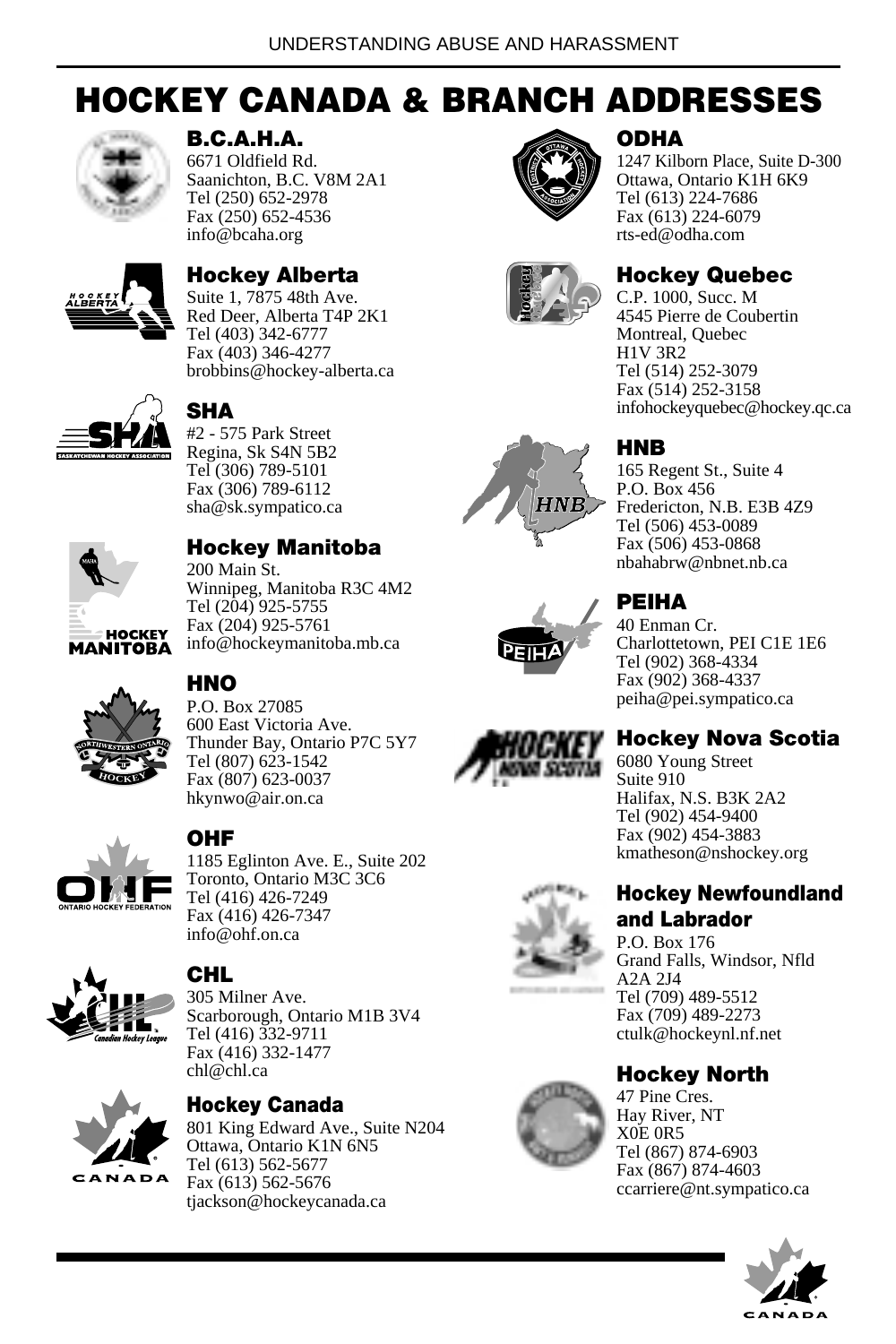HOCKEY CANADA

# **FAIR PLAY MEANS SAFETY FOR ALL**

*A Parents' & Guardians' Guide To Understanding Abuse & Harassment*

# **What does safety for my child mean?**

We all want our children to be safe - keeping them safe means putting the **child's best interests first**. In sports this means ensuring that the young player is treated with respect and integrity - emotionally, socially, intellectually, physically, culturally, and spiritually.

# **What is Hockey Canada's mission?**

The mission of Hockey Canada is to lead, develop, and promote positive hockey experiences. Hockey Canada's primary interest is the well being of its participants. This includes, among other things, a shared responsibility with parents to nurture the physical and emotional well-being of its participants.

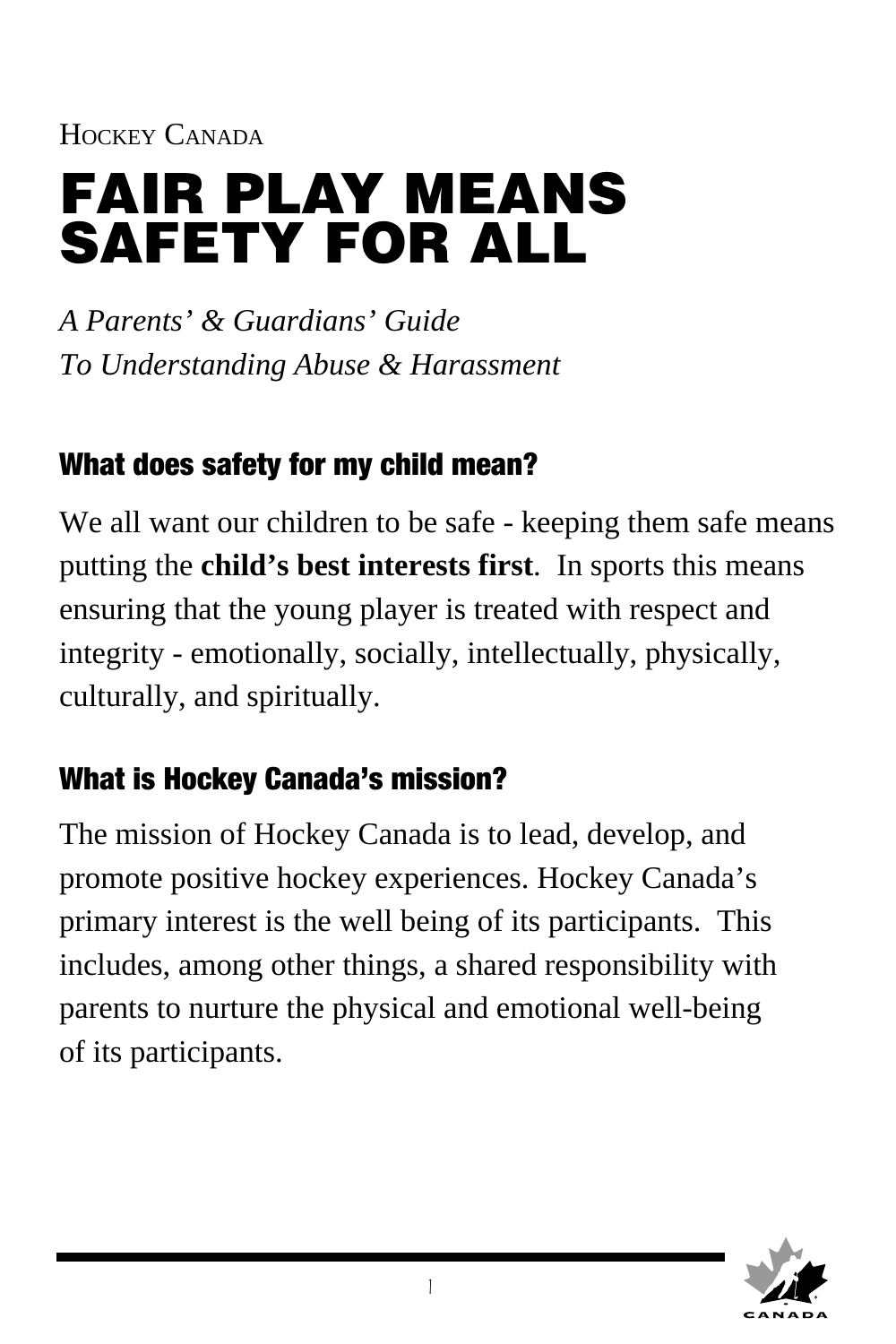# **RECOGNIZING ABUSE & HARASSMENT**

# **When is my child unsafe?**

Young people are unsafe when someone uses his or her power or position to harm them either emotionally, physically and/or sexually - this is ABUSE!! Your child's safety is also at risk when she or he is threatened, intimidated, taunted or subjected to racial slurs by a peer - this is HARASSMENT! Harassment can also occur when an adult discriminates against a youth.

# **What is emotional abuse?**

Emotional abuse is a chronic attack on a child's self esteem; it is psychologically destructive behaviour by a person in a position of power, authority or trust. It can take the form of name calling, threatening, ridiculing, intimidating, isolating, hazing or ignoring a child's needs!

### **It is not:**

- benching a player for disciplinary reasons
- cutting a player from a team after tryouts
- refusing to transfer a player
- limiting ice time
- yelling instructions from the bench

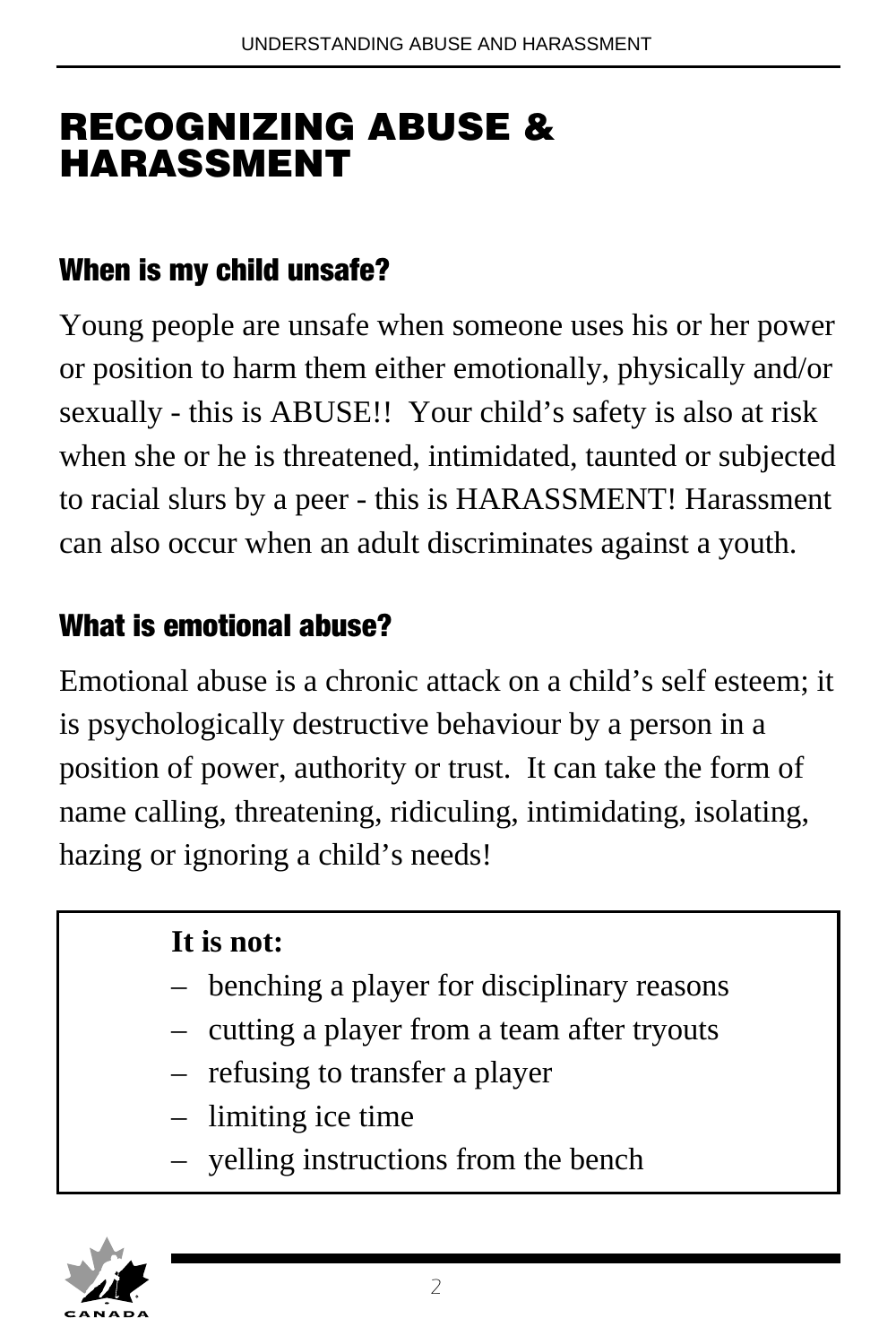# **What is physical abuse?**

Physical abuse is when a person in a position of power or trust purposefully injures or threatens to injure a child or youth. This may take the form of slapping, hitting, shaking, kicking, pulling hair or ears, striking, shoving, grabbing, hazing or excessive exercise as a form of punishment.

# **What is neglect?**

Neglect is the chronic inattention to the basic necessities of life such as clothing, shelter, nutritious diet, education, good hygiene, supervision, medical and dental care, adequate rest, safe environment, moral guidance and discipline, exercise and fresh air. This may occur in hockey when injuries are not adequately treated, players are made to play with injuries, equipment is inadequate or unsafe, or road trips are not properly supervised.



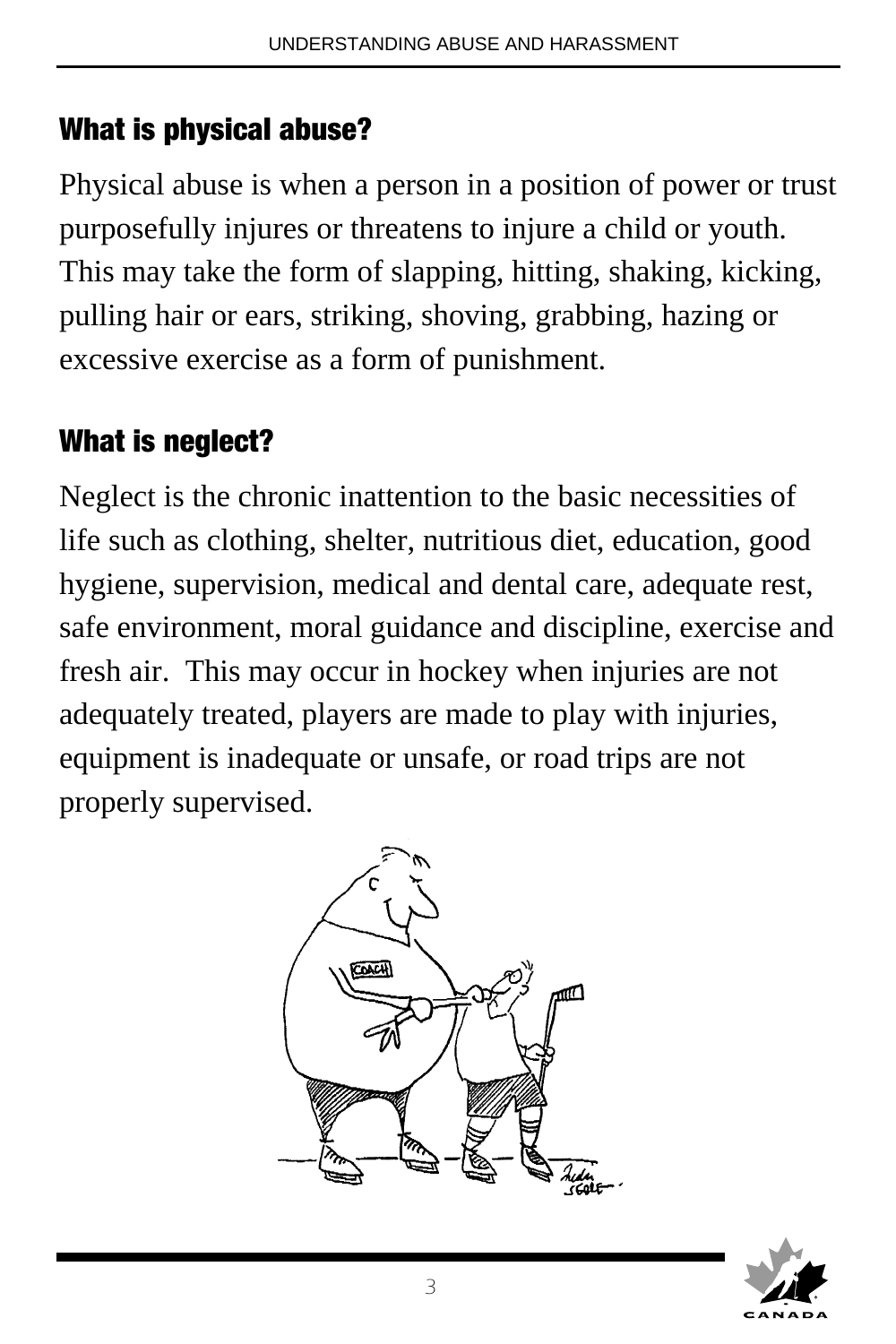# **What is sexual abuse?**

Sexual abuse is when a young person is used by an older child, adolescent or adult for his or her own sexual stimulation or gratification. There are two categories:

| <b>Contact</b>               | <b>Non Contact</b>                  |
|------------------------------|-------------------------------------|
| touched and fondled in       | • obscene calls/obscene             |
| sexual areas                 | remarks on computer or in           |
| • forced to touch another    | notes                               |
| person's sexual areas        | • voyeurism                         |
| • kissed or held in a sexual | • shown pornography                 |
| manner                       | • forced to watch sexual acts       |
| • forced to perform oral     | • sexually intrusive questions      |
| sex                          | or comments                         |
| vaginal or anal              | • indecent exposure                 |
| intercourse                  | • forced to pose for sexual         |
| • vaginal or anal            | photographs or videos               |
| penetration with object or   | forced to self-masturbate           |
| finger                       | forced to watch others<br>$\bullet$ |
| sexually oriented hazing     | masturbate                          |

# **HARASSMENT**

# **What is harassment?**

Harassment is a behaviour which is insulting, humiliating, malicious, degrading or offensive. Harassment can be a pattern of behaviour, a "chilly" or "hostile" environment or a

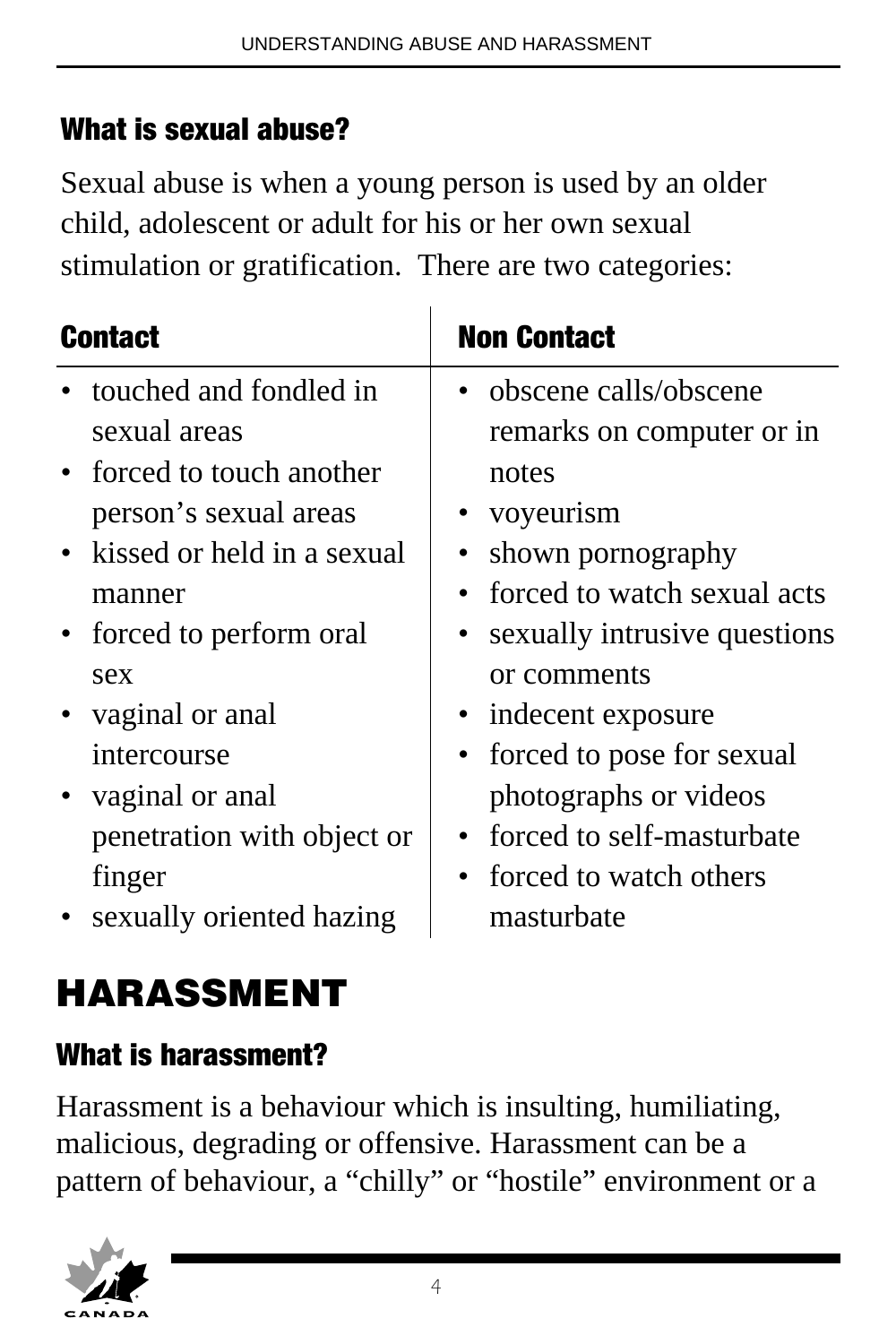single event. Dealing with harassment can sometimes be difficult as what is viewed as harassment by one person may be viewed as a joke by another person. But it is the **impact** of the behaviour on the victim that is the most critical, not the intention of the person who is doing the harassing.

Like abuse, harassment is the misuse of power. Harassment can be non-criminal or criminal and falls into three categories: personal, sexual, or abuse of power and authority.

**Personal harassment is any unwelcome behaviour that degrades, demeans, humiliates or embarasses a person, and that a reasonable person should have known would be unwelcome.** Examples are written or verbal abuse or threats, pratical jokes which cause embarassment or endanger a person's safety, discriminating against a person, or use of degrading words to describe someone.

**Sexual harassment is unwelcome behaviour of a sexual nature that negatively affects the person or the environment.** Examples are questions about one's sex life, sexual staring, sexual comments, unwanted touching, persistance in asking someone for a date even after they have said "No", and sexual assault.

**Abuse of power or authority** is when someone uses the power of their position or authority to negatively control, influence, discriminate or embarass another person. Examples are displays of favouritism or dis-favouritism, subtle put-downs or ostracism.

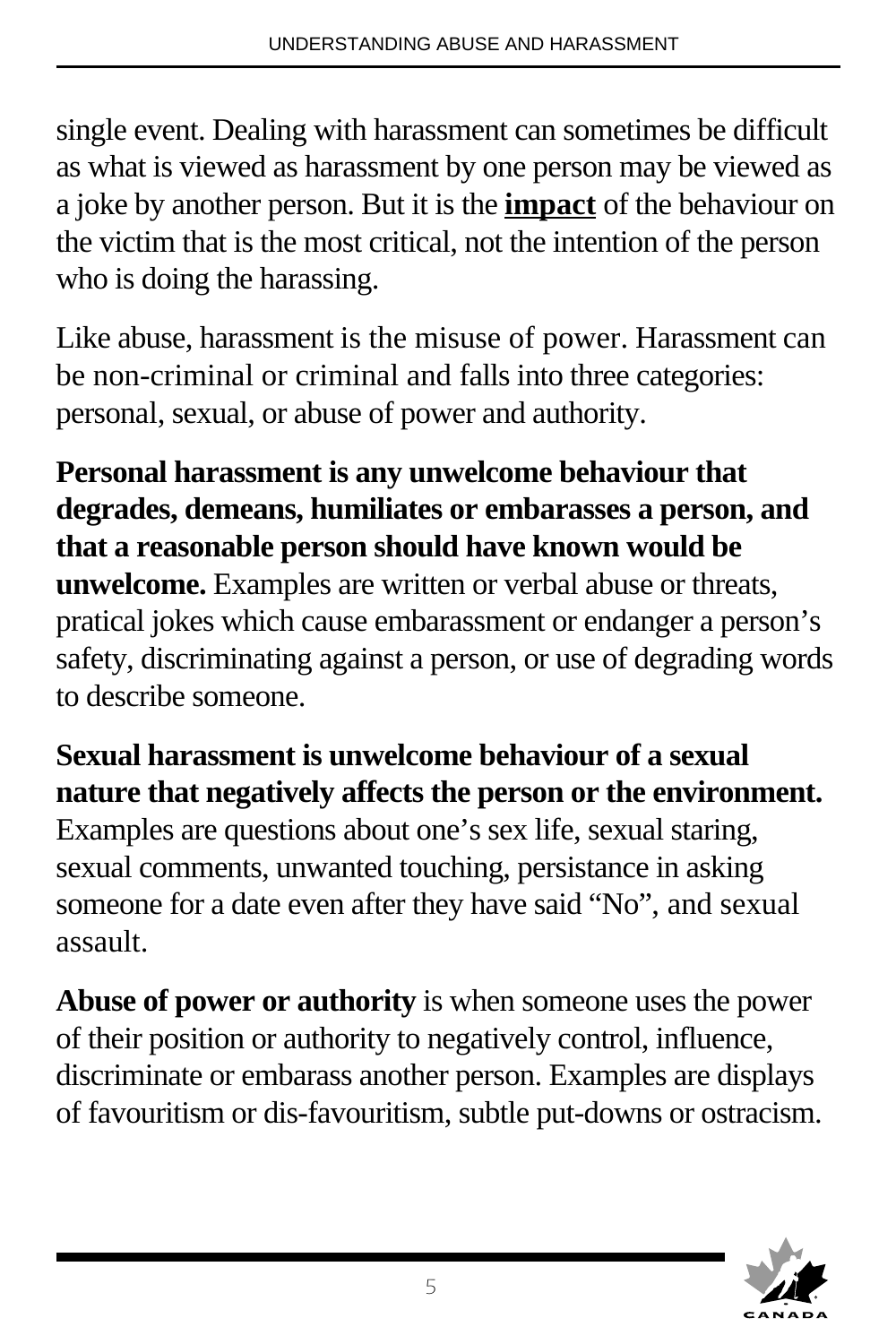# **What is hazing?**

Hazing is a humiliating and degrading initiation rite in which a player is forced to participate in order to be accepted.

# **How do I know when my children are being abused or harassed?**

- By listening to them
- By believing them
- By observing them
- By watching their interactions with others
- By being aware of sudden changes in their behaviour and/ or anger in them
- By questioning unexplained bruises, marks on their faces, back, thighs, upper arms, heads, buttocks, genital areas

# **RECOGNIZING ABUSIVE & VULNERABLE SITUATIONS**

# **Who would hurt my child?**

Unfortunately, it is usually someone both you and your child know and trust.

- Harassers are usually peers who are insecure and want to feel power.
- Emotional and physical abusers have limited interpersonal skills and use their anger against children and youth.
- Sexual offenders "groom" children and youth by establishing trust relationships and then using them for sexual gratification.

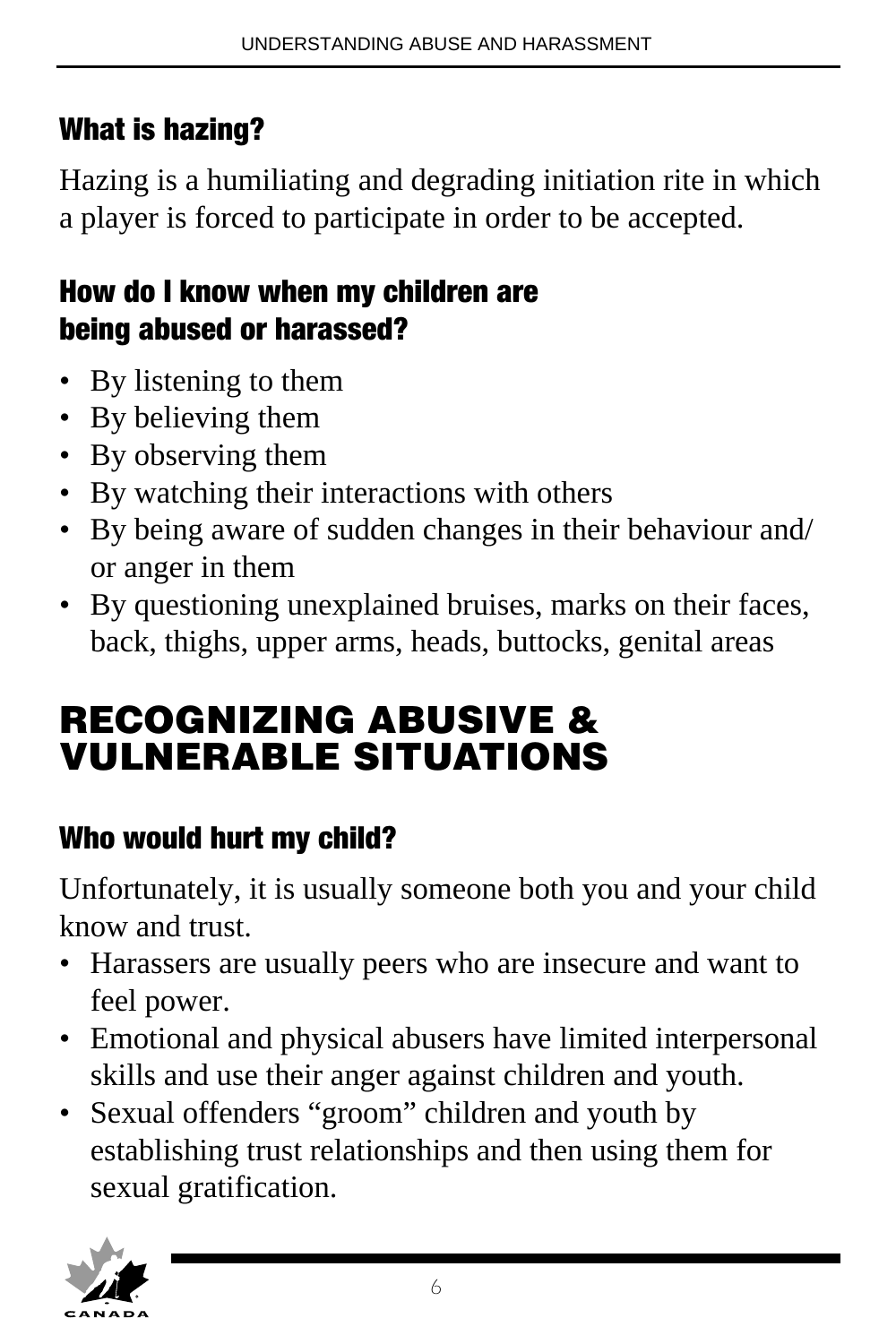# **Sexual offenders are/can be:**

- Most often male but may be female
- Heterosexual, homosexual or bisexual
- An older child, adolescent or adult
- Found in all levels of society and in all cultures
- Either infrequent offenders or pedophiles who are fixated on children as sexual objects
- Prone to rationalize and minimize their abusive behaviour

# **Where is my child most at risk for all types of abuse?**

Basically your child is most vulnerable when he/she is alone with another person - this could be in the arena, dressing room, car, bus, home, office, outside - anywhere!! In some situations, such as hazing, they are vulnerable in a group setting where there is inadequate supervision.



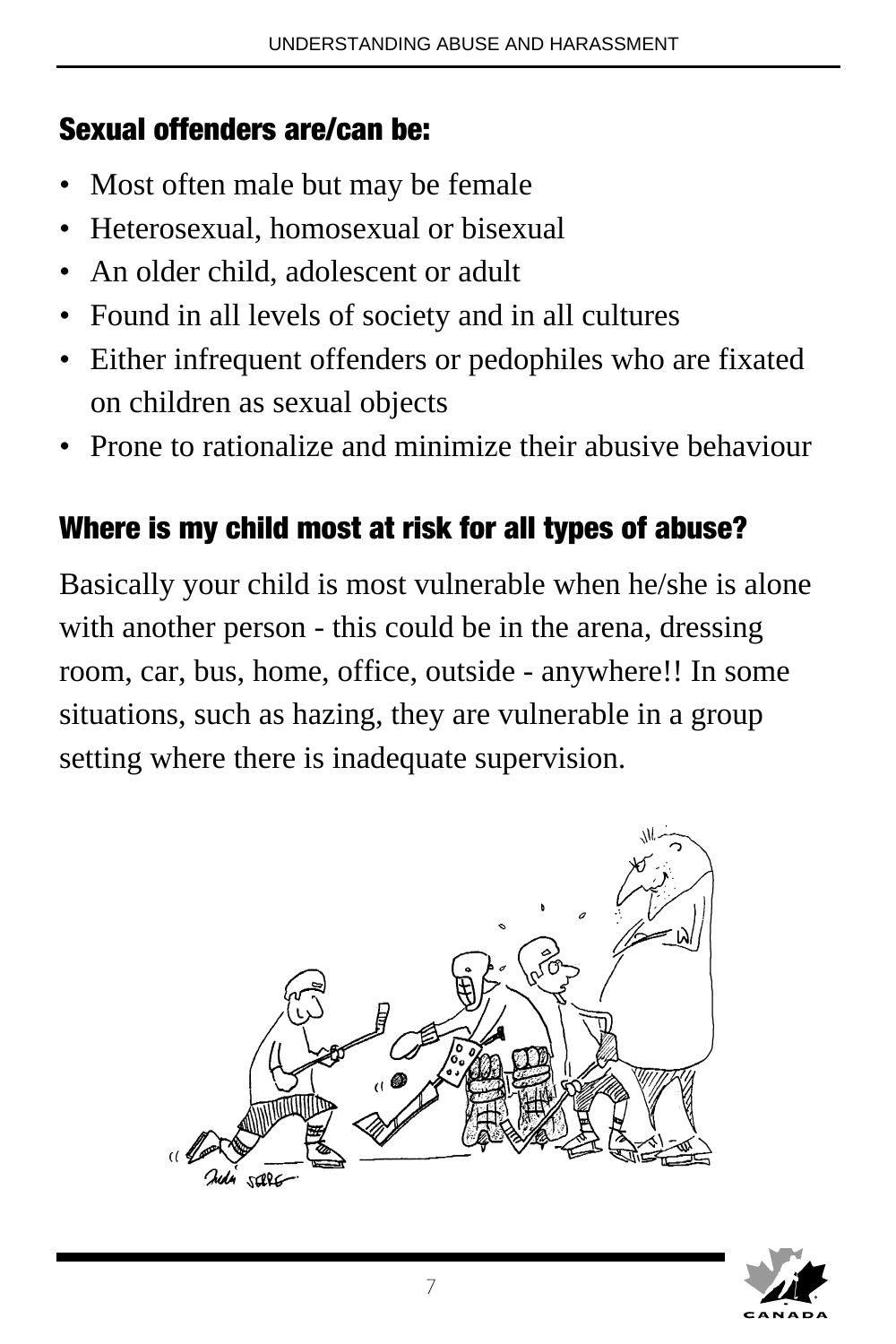# **RECOGNIZING COPING MECHANISMS**

# **How do children and youth cope with the trauma of abuse and harassment?**

- Some pretend it never happened.
- Others convince themselves that it wasn't so terrible.
- Many find excuses as to why it happened.
- Some blame themselves.
- Some develop physiological defenses headaches, body pains and illnesses.
- Others escape through drugs, alcohol, food or sex.
- A few try to hide from their pain by being perfect.

# **Why do kids not tell?**

They may:

- Be frightened.
- Believe they are responsible.
- Not want to get the offender into trouble.
- Be embarrassed and ashamed.
- Think no-one will believe them.
- Worry that they will not be allowed to play hockey.

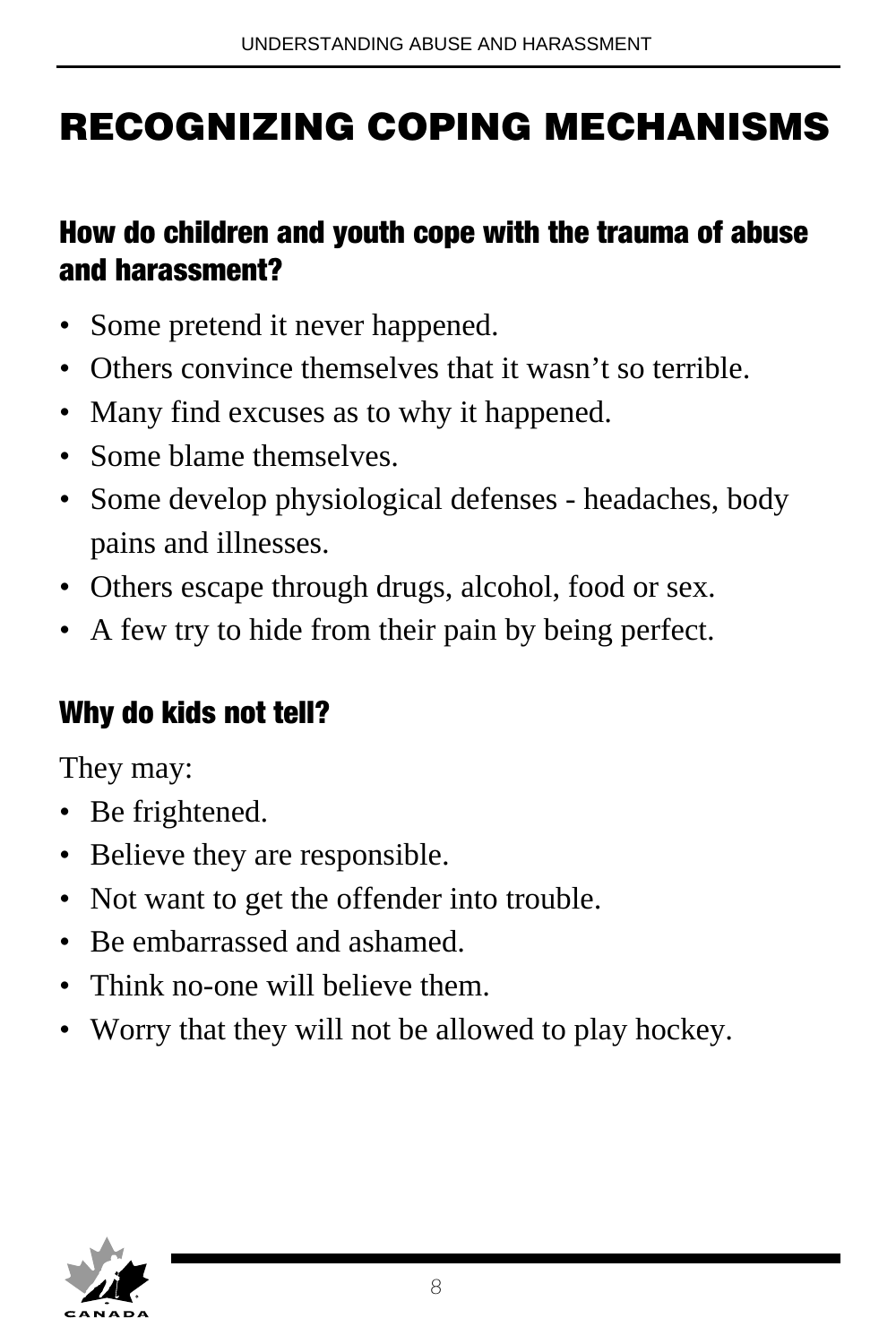# **IDENTIFYING PARENTS' & GUARDIANS' ROLE**

# **What do I do if a child or youth tells me he/she is being harassed?**

- Listen
- Believe
- Talk with your coach or officials
- Help the young person to learn effective ways of responding
- If it is mild harassment, try to resolve the situation informally
- If it is moderate or serious harassment, refer the complaint as specified in your organization's policy
- Give the child or youth continuous support

# **How do I protect my child or youth against hazing?**

- Talk with him/her about hazing; discuss peer pressure!
- Explain that he/she does not have to submit to hazing!
- Know Regulation R4 of the Hockey Canada Constitution, By-Laws & Regulations:

*"Any player, team official, executive member of a team, club association or any other Hockey Canada member having participated or condoned any incident of hazing shall be subject to a suspension for a period of not less than one year. Not withstanding the prescribed minimum suspension of one (1) year, in the event that the Branch would consider that such suspension would create undue hardship, given the circumstances, it may impose a lesser penalty, if it has received approval from the Hockey Canada officers.*

• Report it!

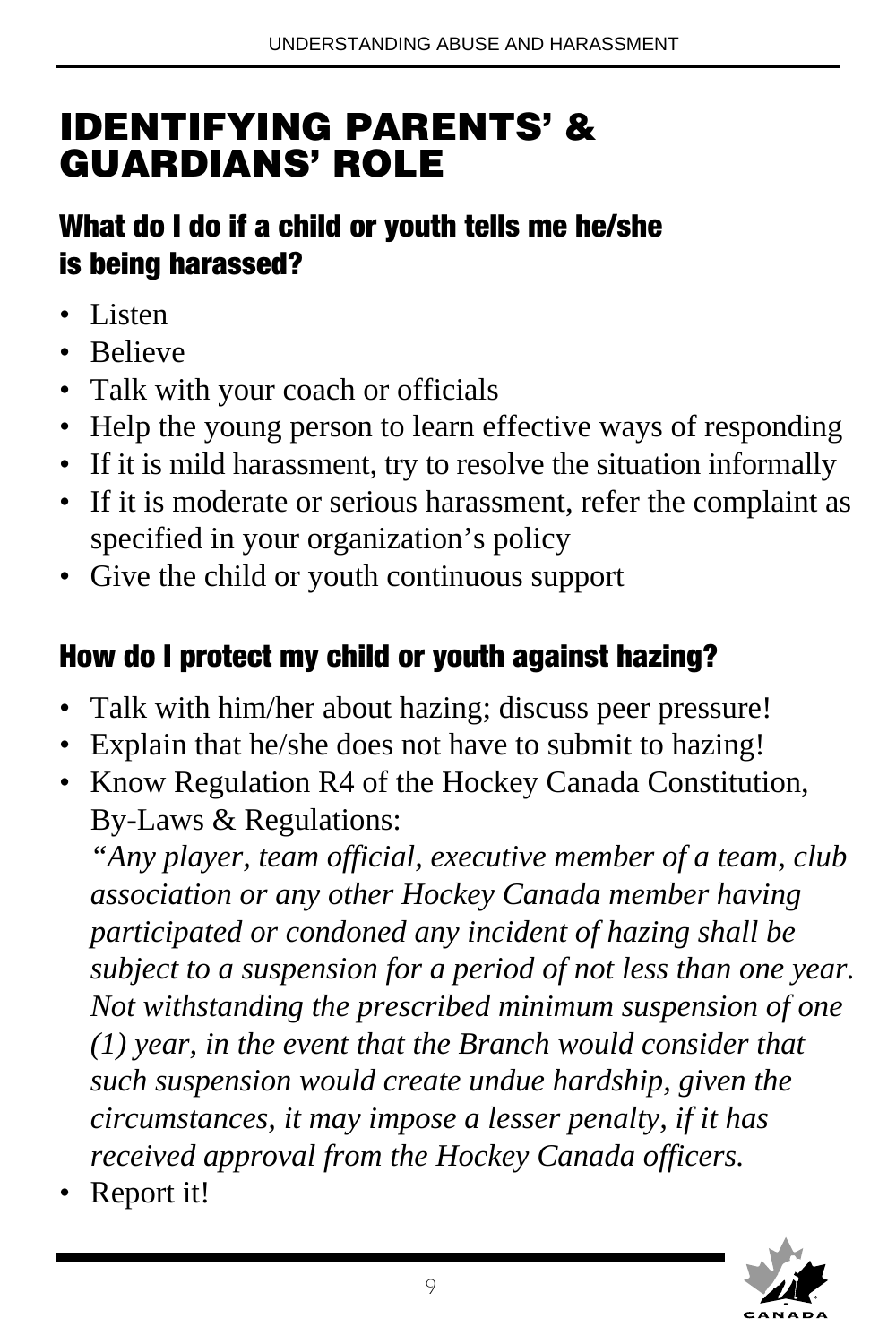# **What do I do if a child or youth tells me about an abusive situation?**

# **DO:**

- Listen take the time to hear what he/she is saying.
- Believe "I believe you".
- Reassure "It's not your fault!"
- Report contact the appropriate authorities and make a report.
- Support provide ongoing support to help the child or youth deal with the trauma of abuse.
- Take action do not let the child or youth stay in a vulnerable situation.

# **DON'T:**

- React with shock, horror or disbelief even though you may feel like it.
- Promise to keep a secret you are legally bound to report.
- Promise "everything will be fine" there are many problems to resolve, it will take time.
- Assume the child or youth hates the abuser there may be conflicting feelings.
- Put the responsibility of reporting on someone else they may not do it.
- Press the child or youth for details the matter may go to court, so it is important that evidence is not contaminated.

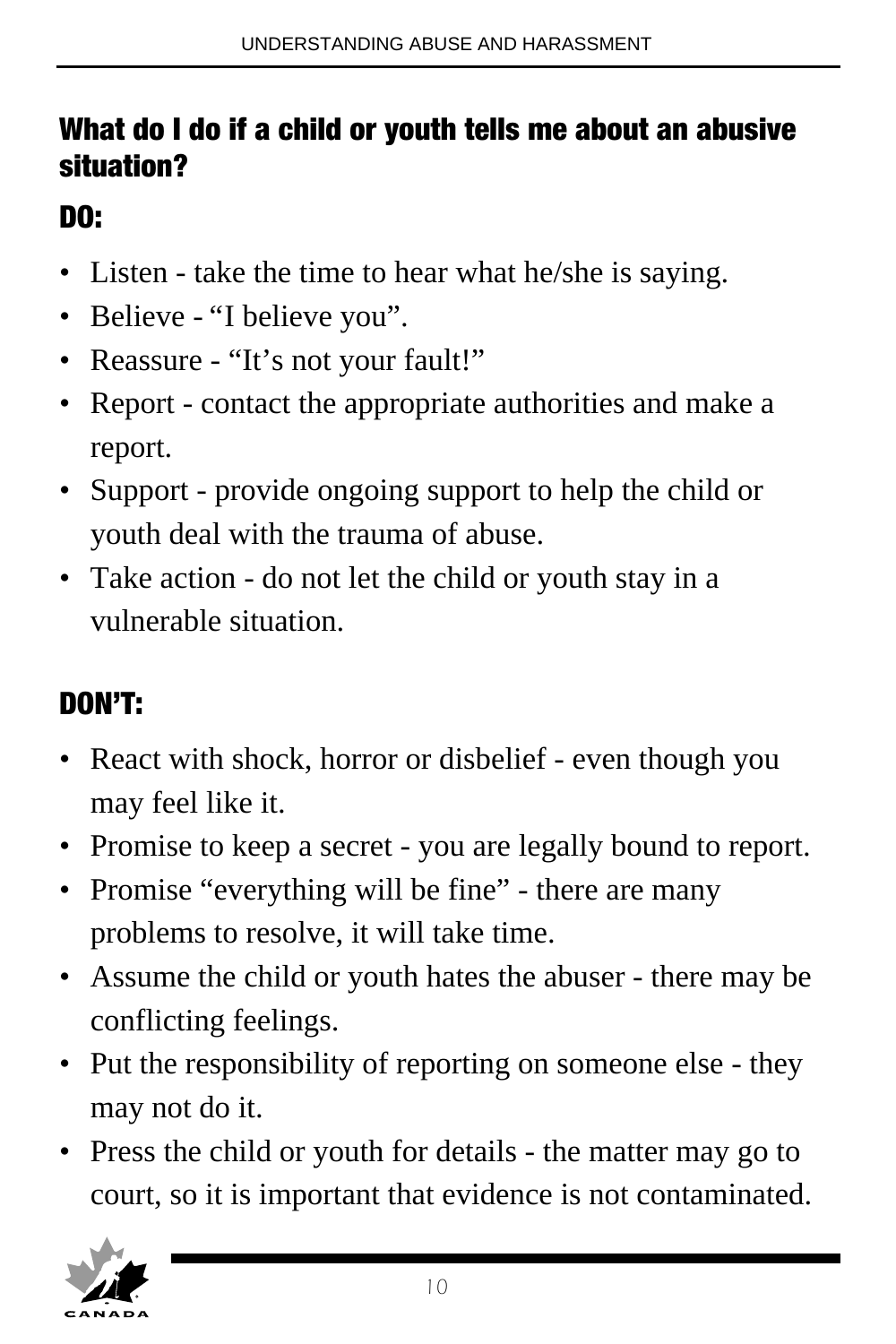# **What do I do if I suspect my child is being abused?**

- Document your observations.
- Record behaviors, dates, times and people involved.
- Identify vulnerable situations and be there to protect your child.
- Seek advice or information about abuse from a knowledgeable person.
- Tell your child your concerns.
- Listen to your child's fears about the situation.
- Do not promise that "everything will be fine".
- Report if your suspicions are strong.
- Keep it confidential; do not get caught in the "rumour mill".
- Support your child.



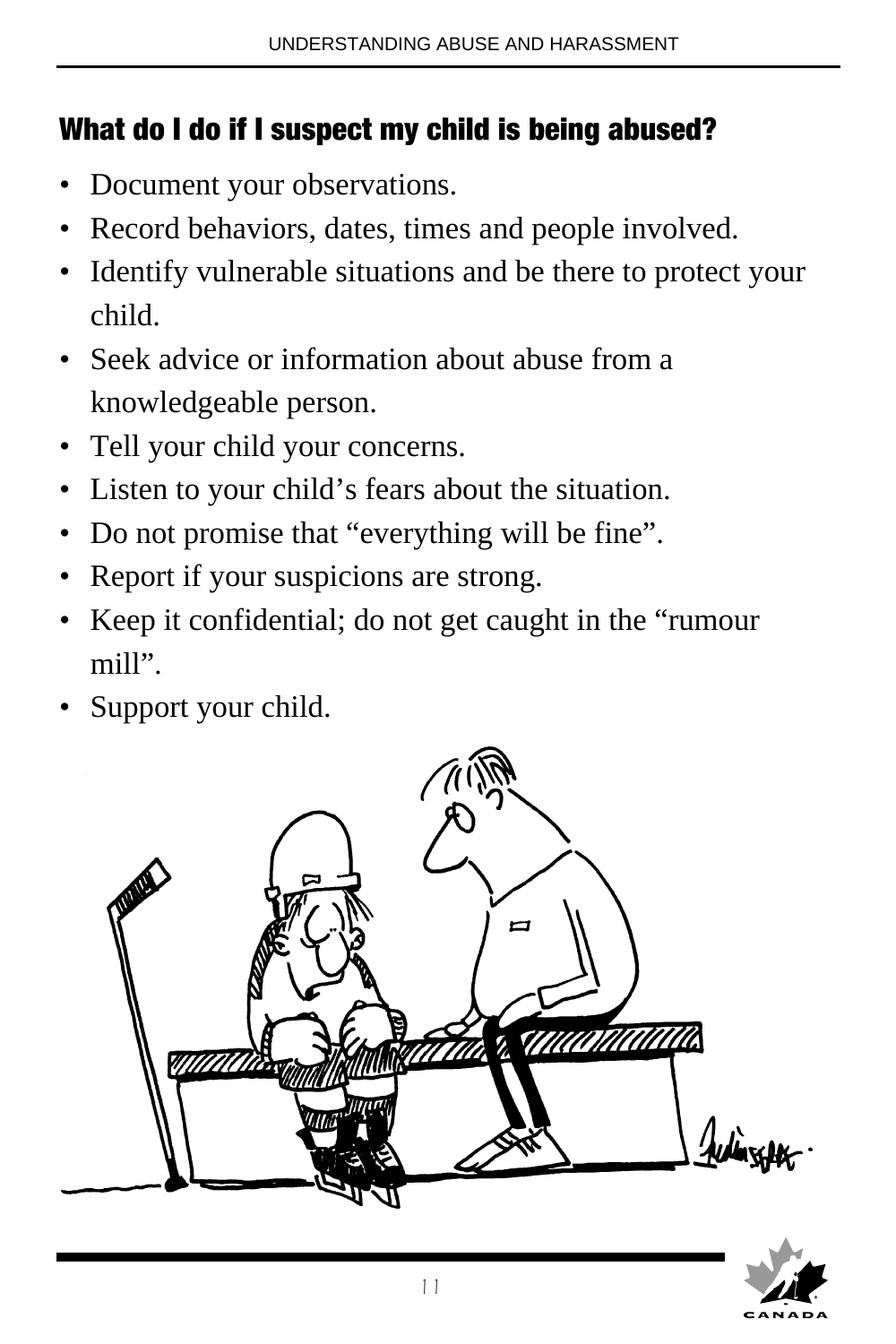# **RECOGNIZING LEGAL RESPONSIBILITIES**

# **What is my legal responsibility in reporting abuse?**

Every province and territory in Canada, except the Yukon, has **mandatory** reporting laws regarding the abuse and neglect of children and youth; the Yukon requests that concerns be reported. Consequently, it is the policy of Hockey Canada that any Hockey Canada personnel (part-time and full-time staff, volunteer, participant, team official, on ice official) or Hockey Canada partner (parent, guardian) who has reasonable grounds to suspect that a participant is, or may be suffering, or may have suffered from emotional, physical abuse and neglect and/or sexual abuse shall immediately report the suspicion and the information on which it is based to the local child protection agency and/or the local police detachment. Across Canada, a person is considered a child up to the age of 16 to 19 years depending on provincial and territorial legislation.

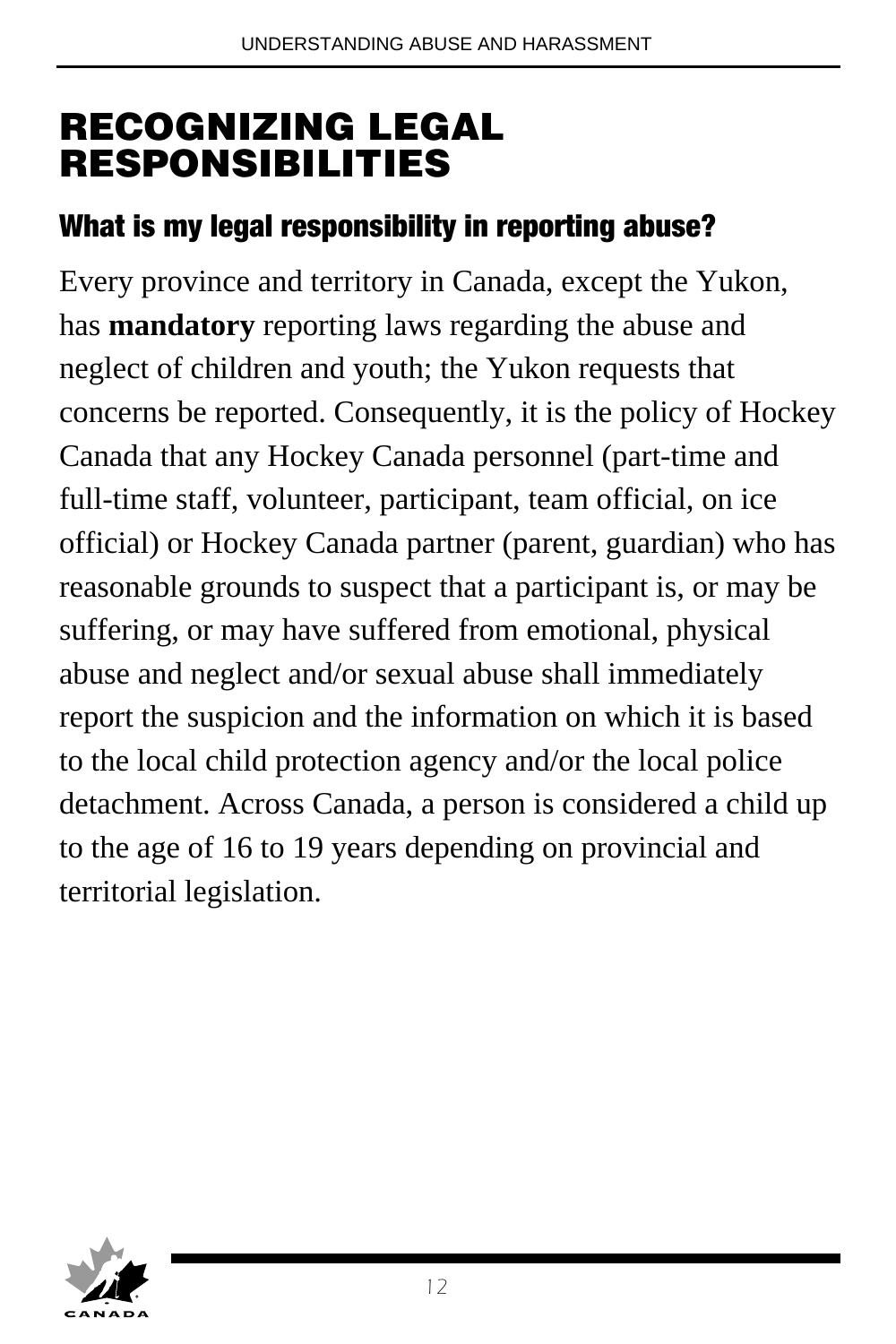# **When I report, what questions will be asked?**

- The child's name, address, age, sex and birthdate
- Parents'/guardians' names and addresses
- The name and address of alleged offender
- Details of the incident(s) that prompted your report
- Your name and address

# **What happens when a report is made?**

- A social worker or police officer will decide if an investigation is needed.
- If the child is "at risk" and needs protection an investigation is started as soon as possible.
- An experienced interviewer will conduct the interview.
- The primary concern is safety of the child.
- The social worker and/or police officer will decide what further action is required.



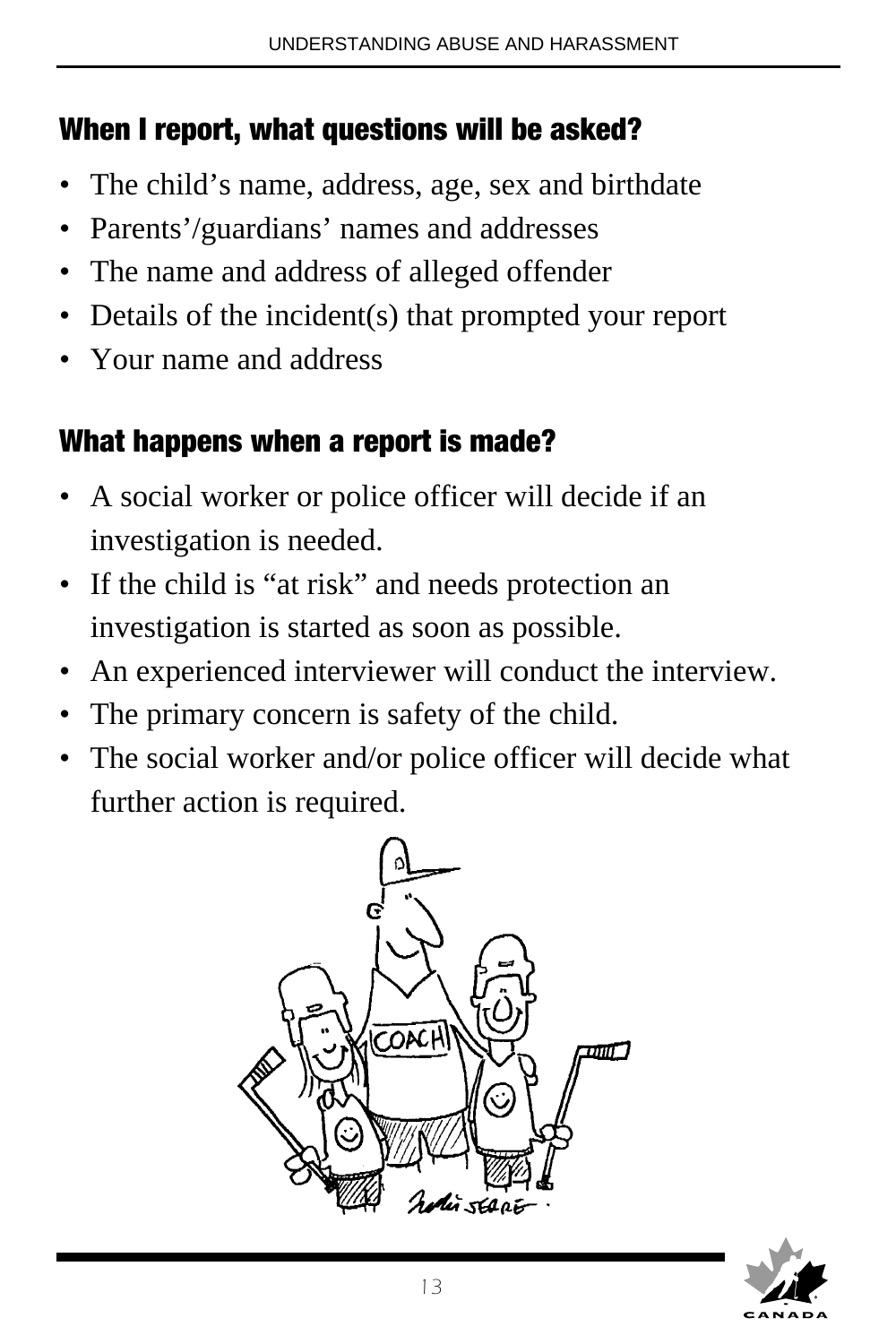# **Why don't people report?**

# **They don't report because they:**

- Are unaware of the reporting laws.
- Believe that they can take care of the problem themselves it's their own business!
- Are fearful of retaliation from the abuser or are friends with the abuser.
- Find it hard to believe.
- Assume someone else will make a report.
- Don't want "to tell" on someone.
- Want to protect their child from questions and embarrassment.
- Are not sure where or how to make a report.
- Just want it "all to go away".
- Forget that the child's best interests is the priority.

# **Do children ever make false allegations?**

Yes, sometimes it happens. Some of the research shows that about 8% of disclosures are false. Most of the false allegations by children are encouraged by adults - e.g. custody cases, others have been by adolescents who wanted "to get even". It is important to reinforce the truth - false allegations are devastating to the person accused!!!

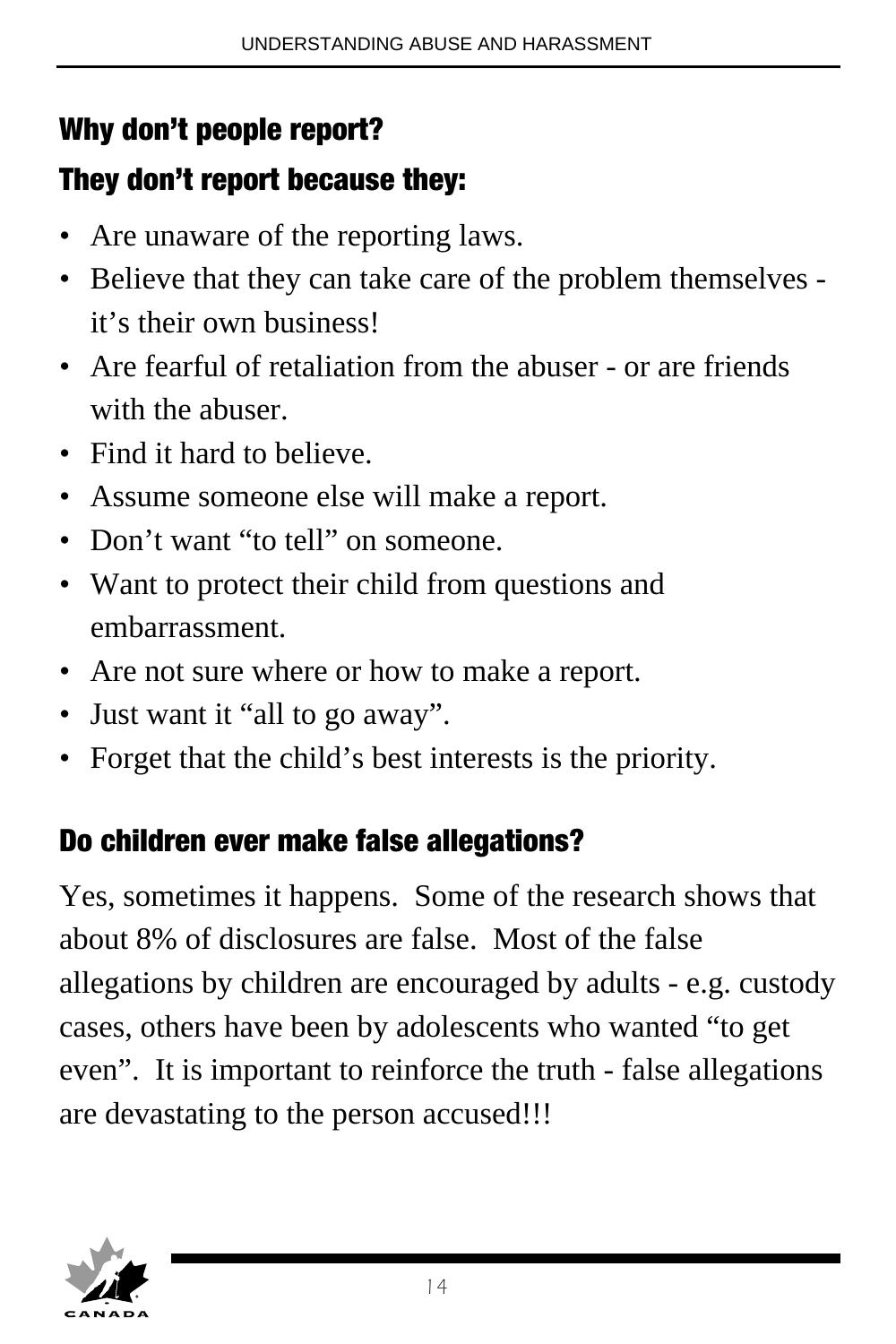# **PROACTIVE ROLES**

# **How do I keep my children safe?**

# **There are five essentials to keeping your child safe.**

# **1. Communication**

- Listen, talk, believe and reassure your children.
- Provide opportunities for conversations with your children.
- Be open to any questions; nothing is off limits.
- Be open to discussing difficult subjects such as sexuality.
- Develop frank and open communication with the coaches.
- If you have concerns, communicate them to the appropriate persons.
- If you see or hear harassing or abusive behaviour, **Speak Out**!

# **2. Knowledge**

- Make your children aware of vulnerable situations in a matter-of-fact way.
- Review your club's abuse and harassment policy and procedures.
- Be aware of your club's screening and selection process for staff and volunteers.
- Get to know the adults who are interacting with your children.
- Discuss with the coaches their expectations and the setting of boundaries: physical, sexual and social.

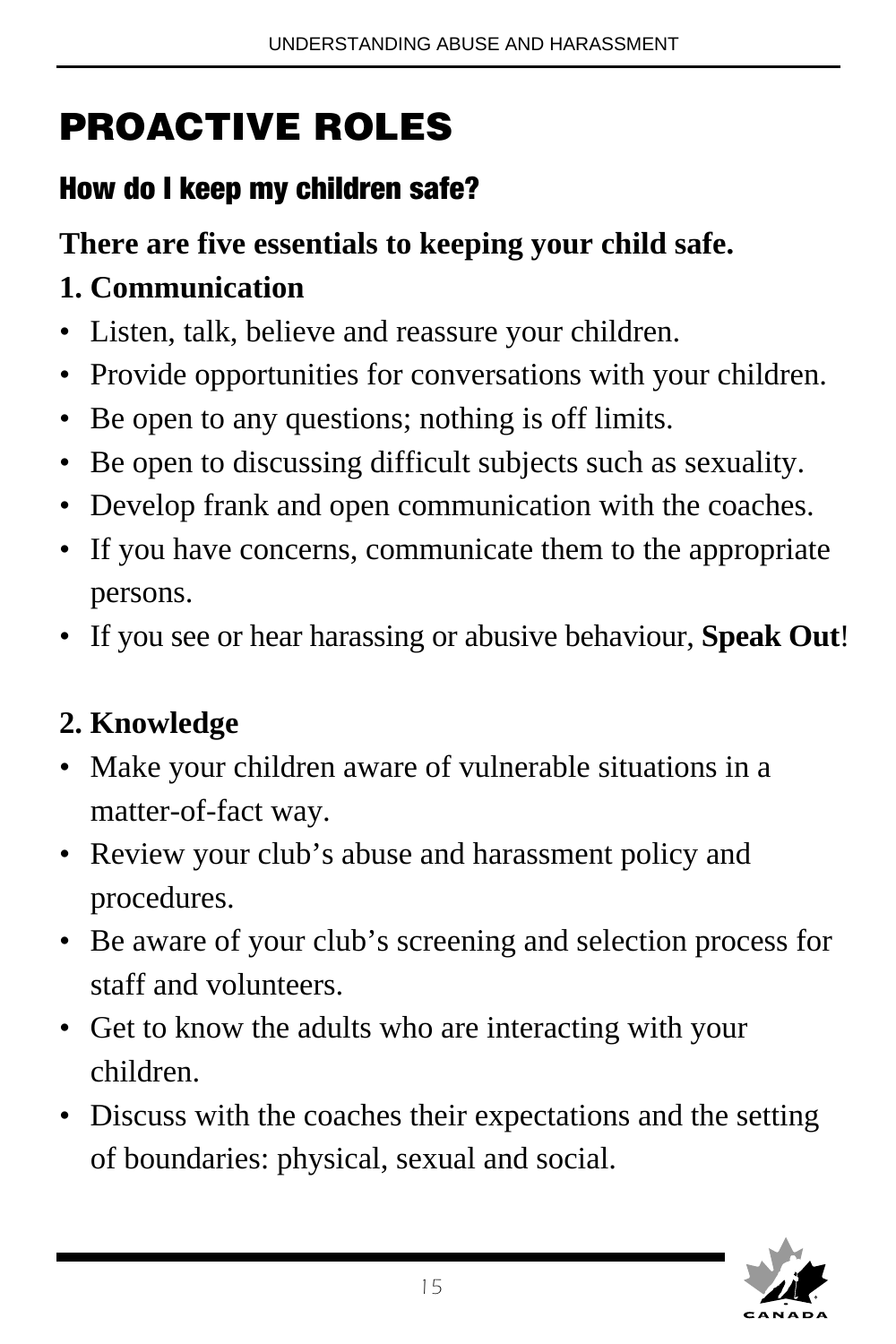# **3. Skills**

- Teach your children specific ways to handle difficult situations.
- Help your children define their personal boundaries.
- Teach your children how to be assertive when their boundaries are crossed.

# **4. Build a safety plan**

- Develop check-ins, contingency plans, family codes.
- Attend practices and games.
- Be wary of regular private closed practices.
- Be concerned of time spent alone with adults beyond training and game times.

# **5. Advocate**

- You are your children's strongest supporter.
- Evaluate situations according to the **"best interest of your child".**

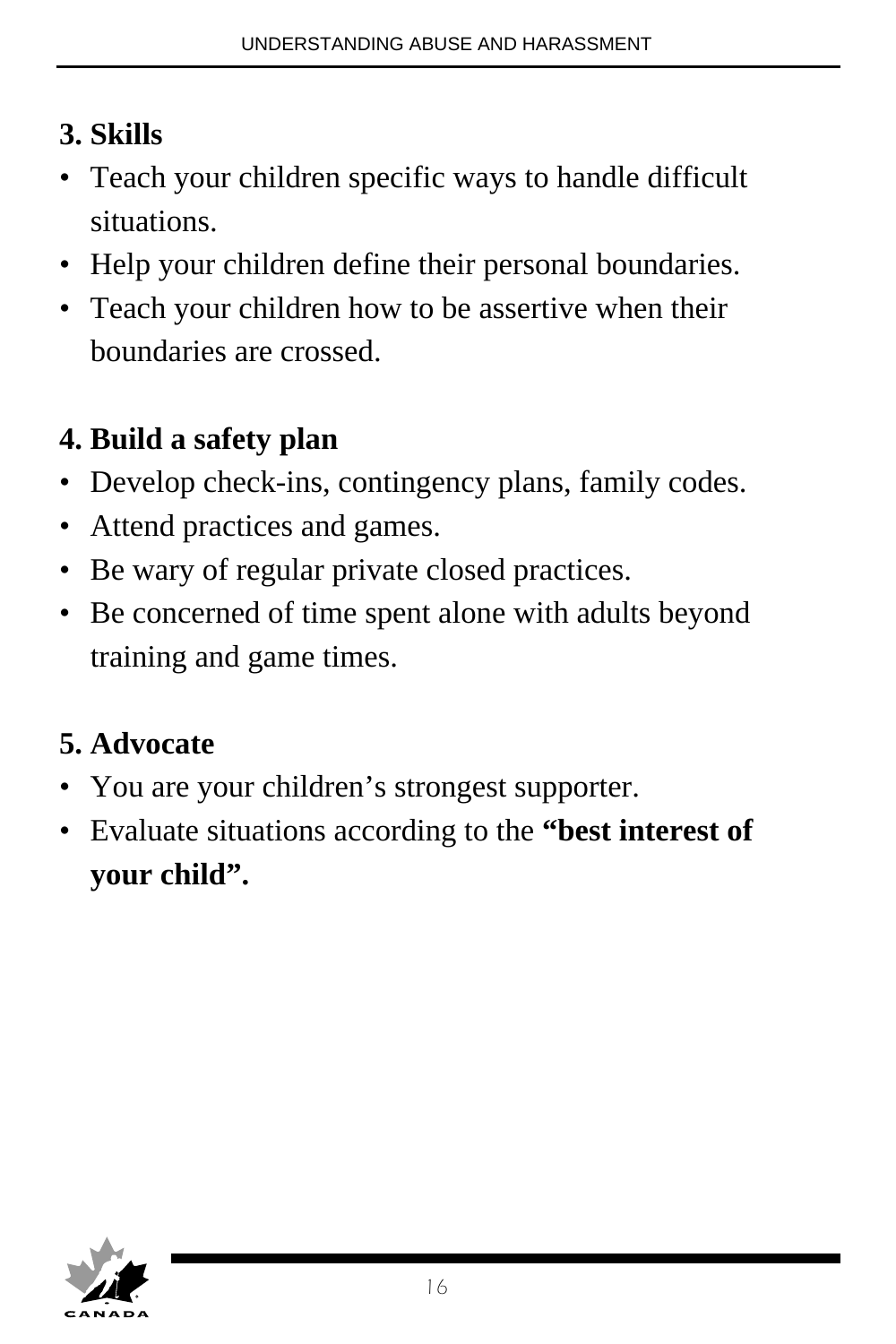### **What is Hockey Canada's role in promoting safety for my children?**

Protecting participants from all forms of harassment, abuse and neglect, whether emotional, physical or sexual, is an important element of safety. Hockey Canada considers any form of harassment, abuse or neglect to be unacceptable and will do all it can to prevent this intolerable social problem. To this end, Hockey Canada will promote awareness of all forms of harassment, abuse and neglect by providing educational materials and programs for participants, parents, volunteers and staff members.

# **What is Hockey Canada's policy on preventing harassment and abuse?**

It is the policy of Hockey Canada that there shall be no harassment, abuse and neglect, whether physical, emotional or sexual of any participant in any of its programs. Hockey Canada expects every parent, volunteer and staff member to take all reasonable steps to safeguard the welfare of its participants and protect them from any form of maltreatment.

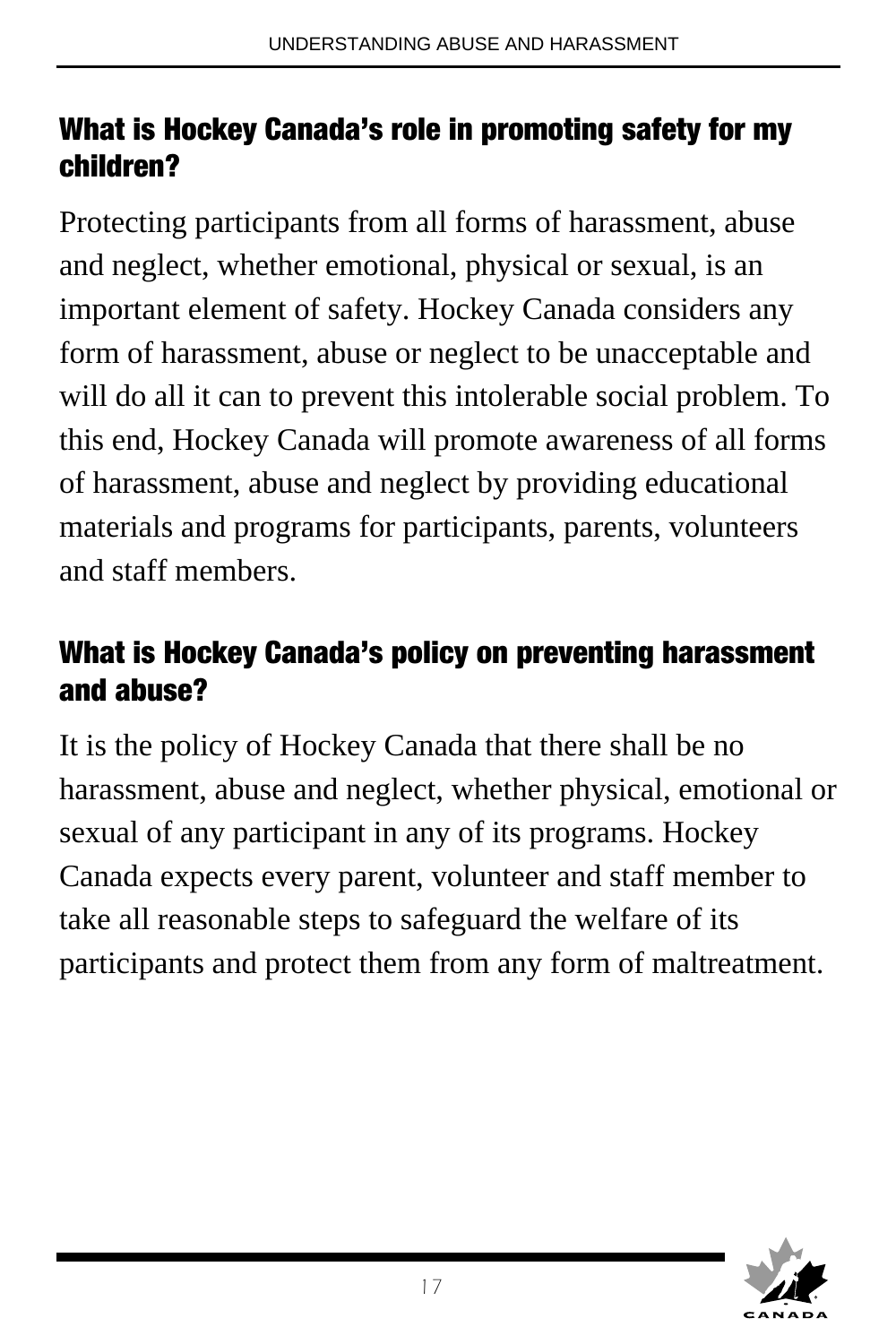### **Prevention of Abuse and Harassment Resources:**

At the beginning of the 1997-98 season, Hockey Canada produced the following resources for distribution through its member Branches to educate the membership and provide direction regarding the prevention of all forms of abuse and harassment. The campaign is entitled "Speak Out!: Abuse and Harassment Can Be Stopped."

- Brochure for players ages 10–13 (puck-shaped).
- "Speak Out!" brochure for players ages 14–20.
- "Speak Out!" poster.
- "Speak Out!" video.
- "Speak Out! … Act Now!" A Guide to Preventing and Responding to Abuse and Harassment for Clubs and Associations.
- "Fair Play Means Safety for All: A Guide to Understanding Abuse and Harassment For Parents and Guardians"
- Recognition and Prevention of Abuse Policy
- Forms for coach/volunteer application and police record checks. Contact your Branch or local association for these and other resources.

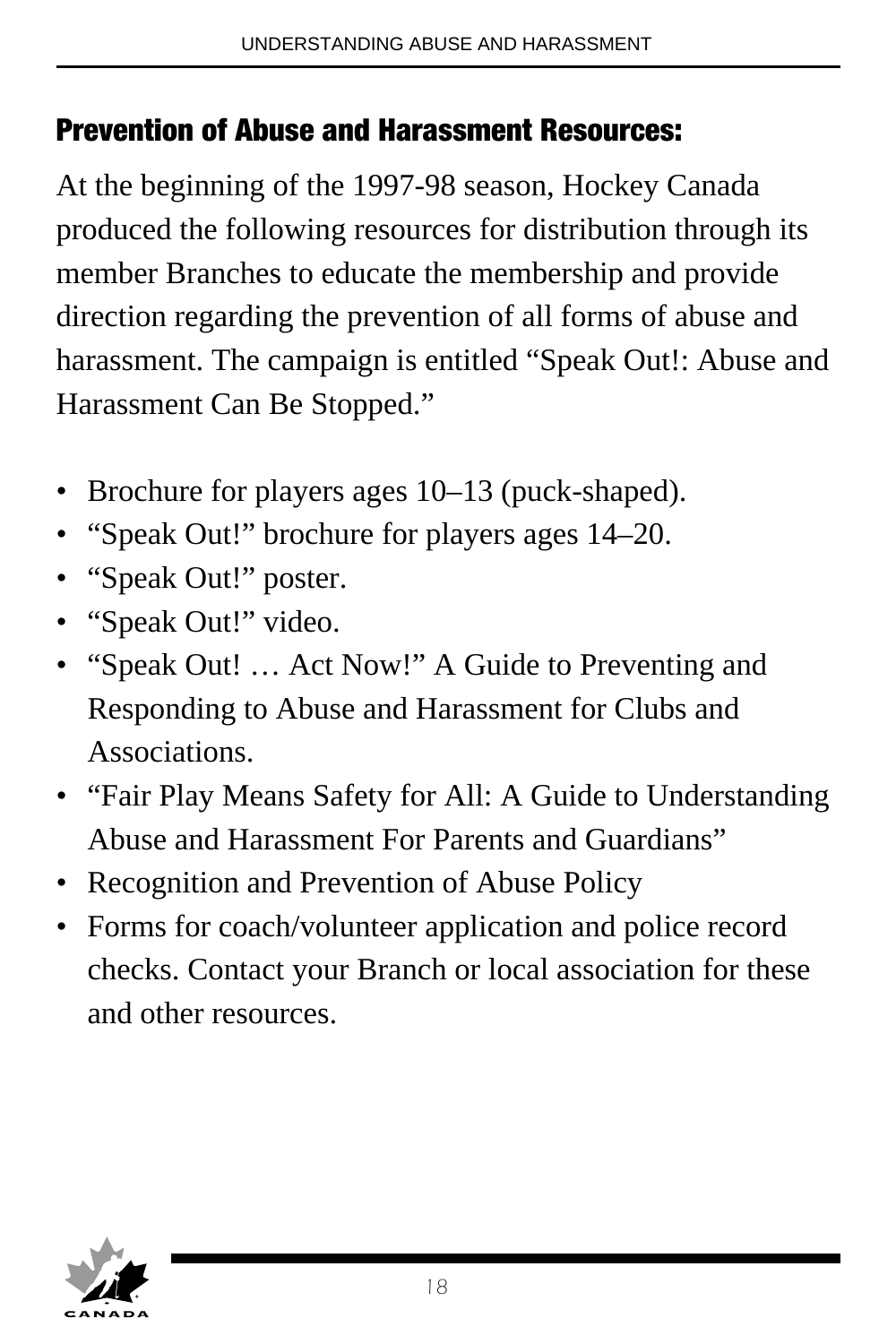

*Hockey Canada would like to thank the following individuals for their generous assistance in producing this document:*

- *• Judi Fairholm, National Manager, RespectED: Violence and Abuse Prevention, Vancouver, BC*
- *• Sally Spilhaus, Advisor, Rights & Responsibilities, Concordia University Montreal, QC*







**KIDS HELP PHONE** 1800 668 6868 shelm as